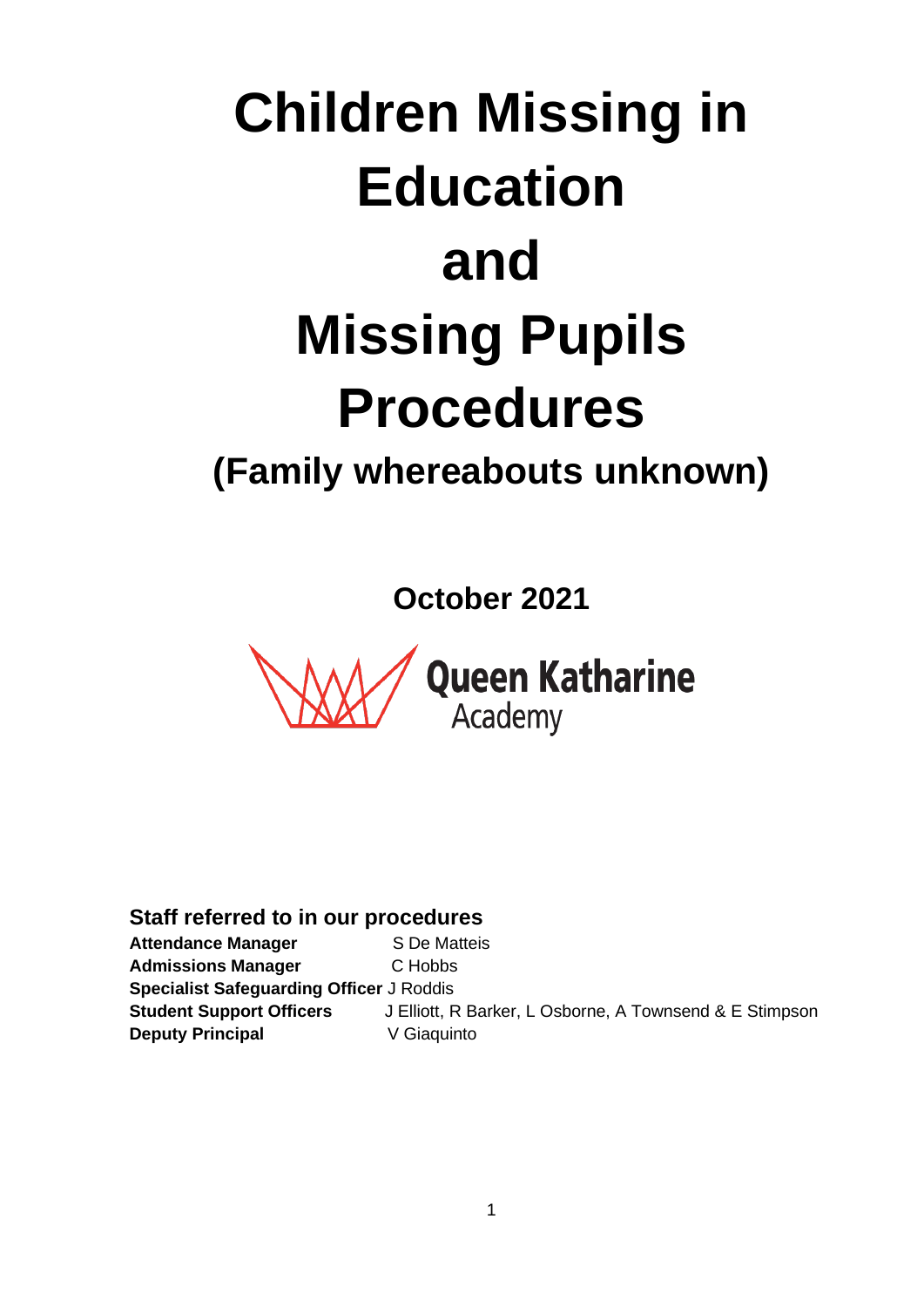# **Identifying CME**

**Children Missing Education (CME**) refers to 'any child of compulsory school age who is not registered at any formally approved education activity (e.g. school, alternative provision, elective home education) and has been out of education provision for a substantial period of time (usually agreed as 4 weeks)'.

Children can go missing either when they fail to register with a school, or when they fall out of the education system and there is no systematic process in place to identify them and ensure they re-engage with appropriate provision. Their personal circumstances or those of their families may contribute to the withdrawal process and the failure to make a successful transition.

A child is classed as CME if they are;

- Of compulsory school age **and**
- not on a school roll **and**
- not receiving a suitable education otherwise than being at school, eg, at home, privately or in alternative provision.

This might be;

- a child who has arrived into PCC from another LA, another country or after leaving a custodial establishment;
- a child who has left private schooling or Elective Home Education (EHE) and wishes to enter the school system;
- a child who is deemed not to be receiving a suitable education whilst EHE.

CME also includes those children who are **missing** (family whereabouts unknown) and are usually children who are registered on a school roll/alternative provision.

This might be:

- a child who has not taken up an allocated school place as expected;
- a child who has 10 or more days of continuous absence from school without explanation;
- a child who is not at their last known address:
- a child who has left school suddenly and the destination is unknown.

### **Safeguarding Children most at risk of missing education**

Some children who experience certain life events may be more at risk of being missing from education. These might include:

- Children of homeless families, perhaps living in temporary accommodation, houses of multiple occupancy or Bed and Breakfast accommodation;
- Children living in women's refuges;
- Children subject to a Child Protection Plan;
- Children in new immigrant families who are not yet established in the UK and may not have fixed addresses;
- Children from transient families, i.e. who have experienced high levels of mobility between different education providers;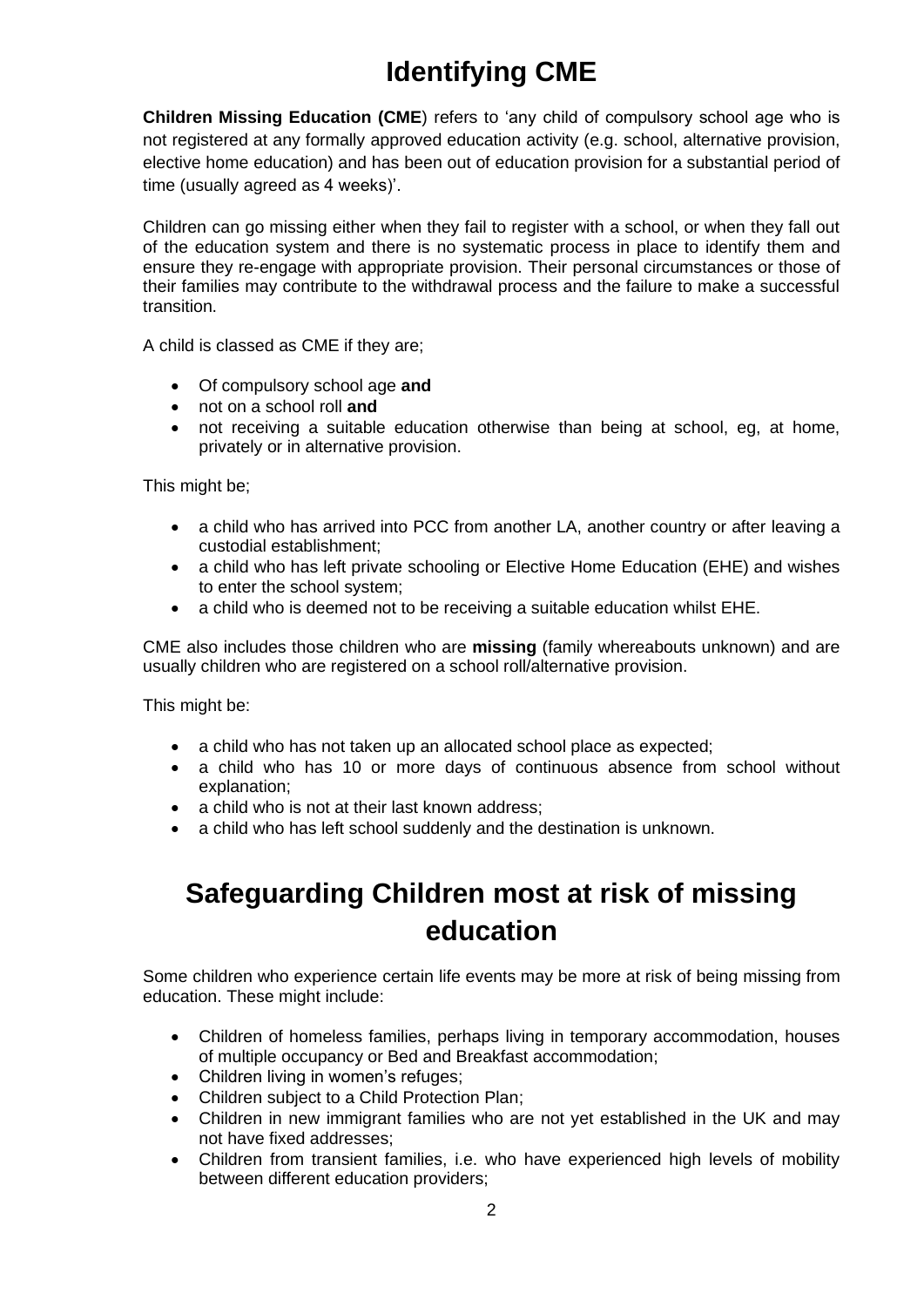- Children from a Gypsy / Roma / Traveller background;
- Children for whom English is an additional language;
- Children taken off roll following a lengthy absence due to an extended family holiday in term time;
- Children excluded from school:
- Looked after children / children in care / children who go missing from care;
- Young people who have committed criminal offences;
- Children with long-term medical or emotional health problems;
- Children in private fostering arrangements;
- Unaccompanied asylum seekers and refugees, or the children of asylum seeking families;
- Young runaways;
- Young carers:
- Teenage parents;
- Children entering or leaving the independent schools sector;
- Children who do not receive a suitable education whilst being educated at home;
- Children who have been bullied;
- Children affected by substance and/or alcohol misuse;
- Children with parents/carers with mental health problems;
- Children being sexually exploited/trafficked.

### **When we report a child as CME**

- If a child has failed to register following an offer of a school place
- If a child has missed 10 or more days of school without suitable explanation or
- If a child has suddenly disappeared and attempts to contact the family have failed.

### **When we remove a child from roll**

**A pupil of compulsory school age CANNOT be deleted from the admissions register when:**

- **1. The pupil's whereabouts are known and the pupil is refusing to attend or the parent/carer is preventing attendance eg on grounds of distance;**
- **2. The pupil has been absent for less than 20 days.**

The contents and maintenance of the school registers is governed by the **Education (Pupil Registration) (England) Regulations 2006.**

#### **Deletions from registers**

**Regulation 8** enables schools to delete compulsory school-age children from registers only in the following circumstances:

- The school is replaced by another school on a School Attendance Order:
- The School Attendance Order is revoked by the LA;
- Completion of compulsory school age;
- Permanent exclusion;
- Death of the pupil;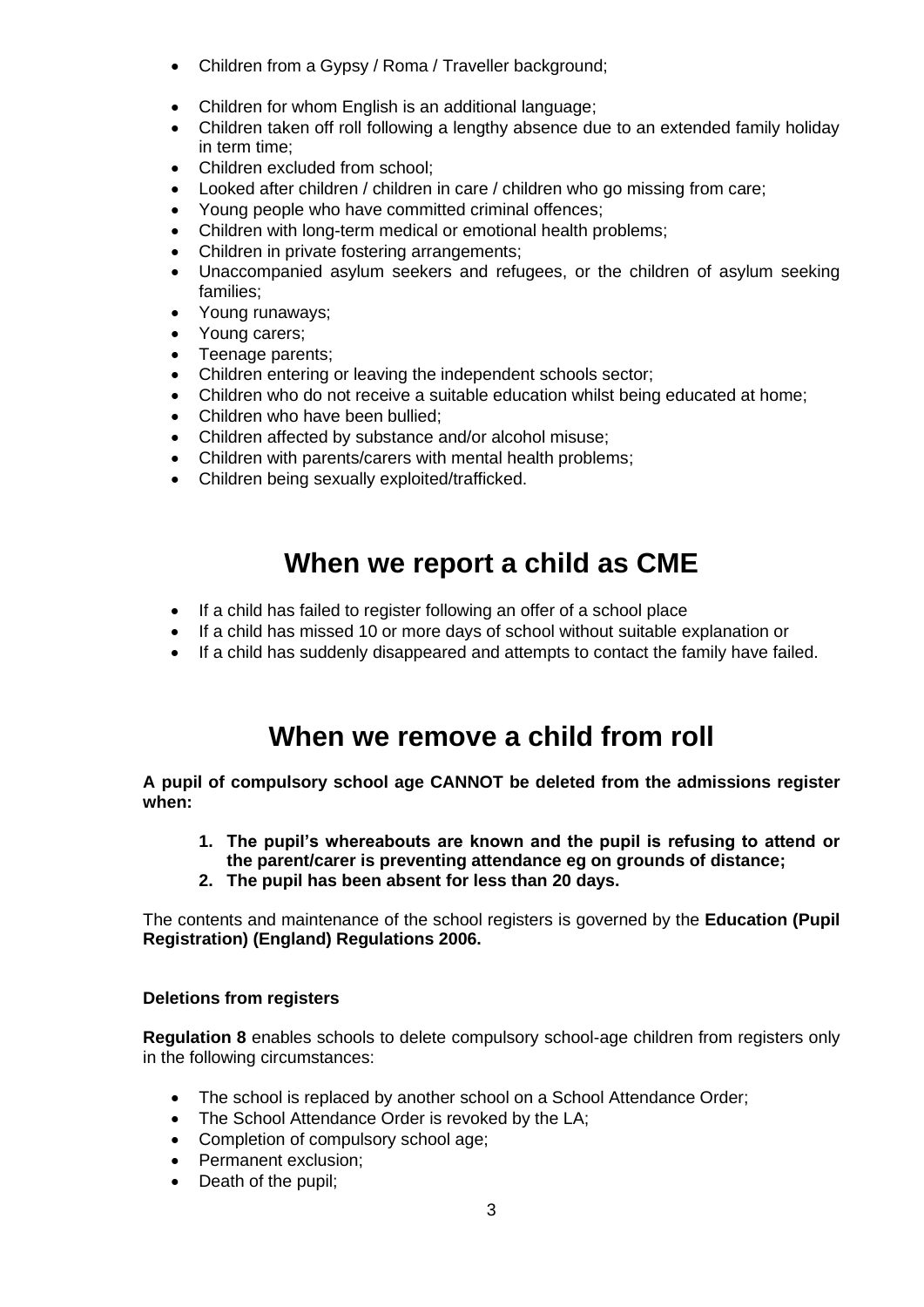- Transfer between schools;
- Pupil withdrawn to be educated outside of the school system;
- Failure to return from an extended family holiday after both the school and local authority have tried to locate the pupil;
- A medical condition prevents their attendance and return to the school before ending compulsory school age;
- In custody for more than four months;
- 20 days continuous unauthorised absence and both the local authority and school have tried to locate the pupil;
- Left the school but not known where he/she has gone after both the school and the local authority have tried to locate the pupil.

**Regulation 12** requires schools to inform the LA of the following deletions of compulsory school age pupils as soon as they become aware of the circumstances and before the deletion is made:

- The pupil's parents have advised in writing their intention to withdraw their child to Electively Home Educate;
- A pupil has ceased to attend the school and no longer lives or boards within travelling distance of the school;
- The school medical officer has certified that the pupil's health means they will not return to the school before reaching the end of their compulsory school age: and
- Permanent exclusion.

We will contact the LA with details of pupils who fail to attend regularly or have 10 days of continuous unauthorised absence and schools to enable the Local Authority Attendance Officer to commence further enquiries.

The pupil will remain on the school roll until all reasonable enquiries (Letters home, phone contact, home visits and liaison with other educational establishments and agencies to track pupil down) are completed even if this means that the pupil will amass more than 20 days absence.

The outcome of both the school and the LA attempts to trace the pupil will dictate their next steps. Where they are unable to find the pupil, cases will be referred to the appropriate agencies (e.g. police, social care, housing, and medical). Once the school has ensured a joined up approach with appropriate agencies working together to locate a pupil, and when we have confirmation in an email from Stephen Hawley in the LA. The school will delete the pupil from the school register and transfer the pupil's information to the Lost Pupil Database via the S2S website to safeguard against the child missing his/her education.

All regulation 8 and 12 information is then recorded in the CME inbox by SDE and CHO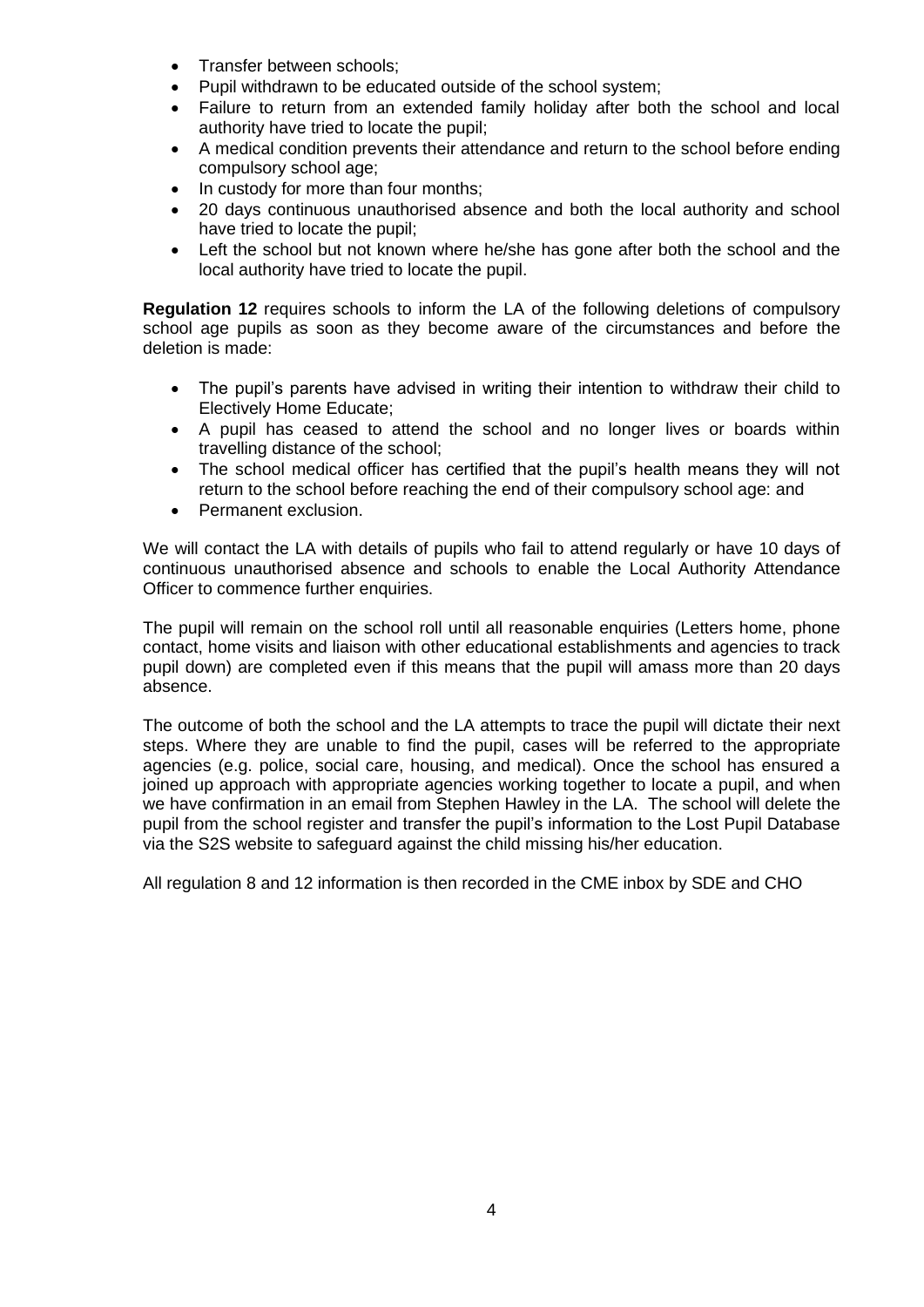### **LA role in response to a CME referral from school**

Referrals should be made using the CME Referral form

For every referral the CME Tracking Officer will run checks on education/social care databases and liaise with relevant professionals regarding potential child protection/SEN concerns.

Once referred the CME Tracking Officer will:

- Open an involvement on Capita One database;
- liaise with the CME Monitoring Officer;
- liaise with the us.

Make further enquiries and attempts to locate the family including:

- Checking all relevant databases, including a EHA check where relevant;
- liaising with social care, health, housing and other agencies;
- making contact with other LA's and CME Officers.

Once the whereabouts of the child are known and education provision has been established, the CME Tracking Officer will contact the school where the child was originally registered, if applicable, to confirm off-roll arrangements.

In cases where the child cannot be located (and there are no immediate safeguarding concerns), the CME Tracking Officer will publish the message on the national school2schools website and Lost Pupils database.

### **Local Authority CME Officer**

The LA CME Officer is Stephen Hawley. He:

- Collates information on all reported cases of CME of statutory school-aged children in PCC;
- Records all cases on the Capita One database;
- Liaises with partner agencies (eg health, housing, DWP etc) and other LAs and schools across and beyond the UK to track pupils who may be missing from education.

3<sup>rd</sup> Floor, Bayard Place, Peterborough, PE1 1FB

**CME Tracking Officer**  Tel: 01733 864028 **Attendance Service Business Support** 01733 863681

Email: [cme@peterborough.gov.uk](mailto:cme@peterborough.gov.uk)

#### **Admissions Team**

3<sup>rd</sup> Floor, Bayard Place, Peterborough, PE1 1FB

Tel: 01733 864007

Email: [admissions@peterborough.gov.uk](mailto:admissions@peterborough.gov.uk)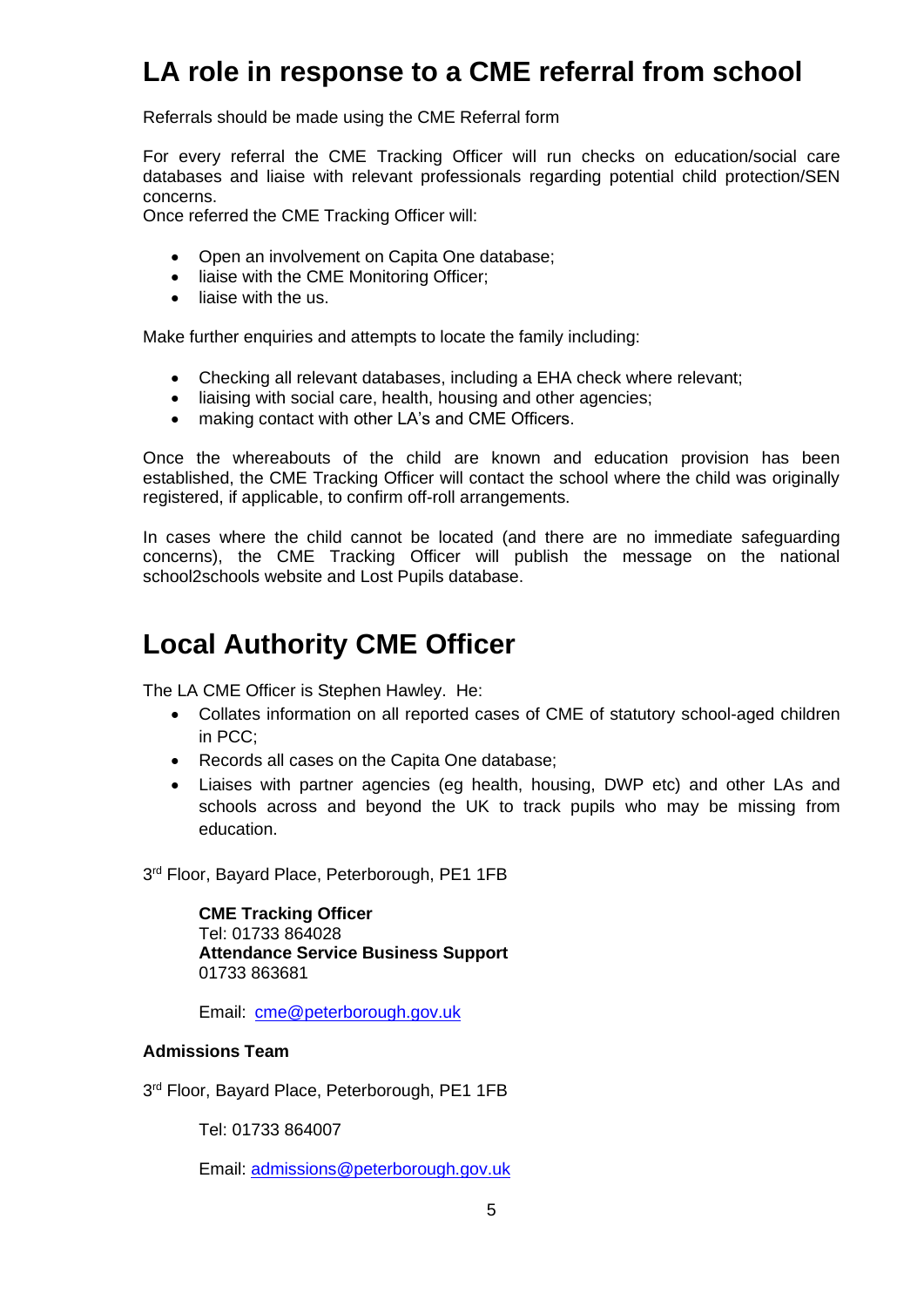### **Children who have gone missing from school**

- They have stopped attending and no contact can be made with the parent to establish a reason for the absence **or**
- informed the school that they are leaving the city



#### **What happens next?**

The CME Tracking Officer registers the child on Capita One database as a 'Missing' child. Investigations will continue to try to locate the pupil, engaging the support of other agencies as appropriate e.g. police and social services.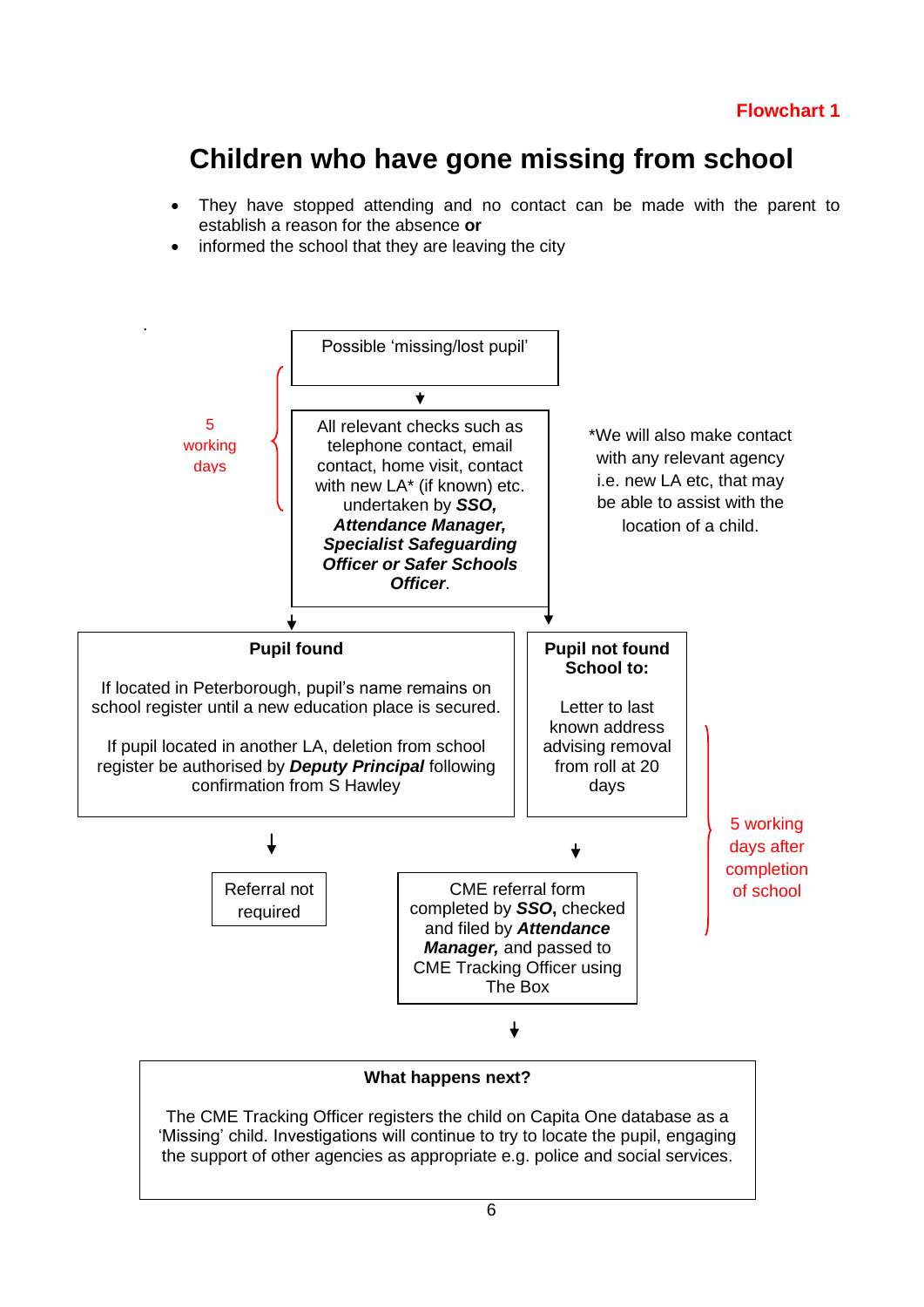### **Holiday/Absence request**

#### **Children who have gone missing following a leave of absence request:**

• not returned from holiday within 10 school days of the expected date of return

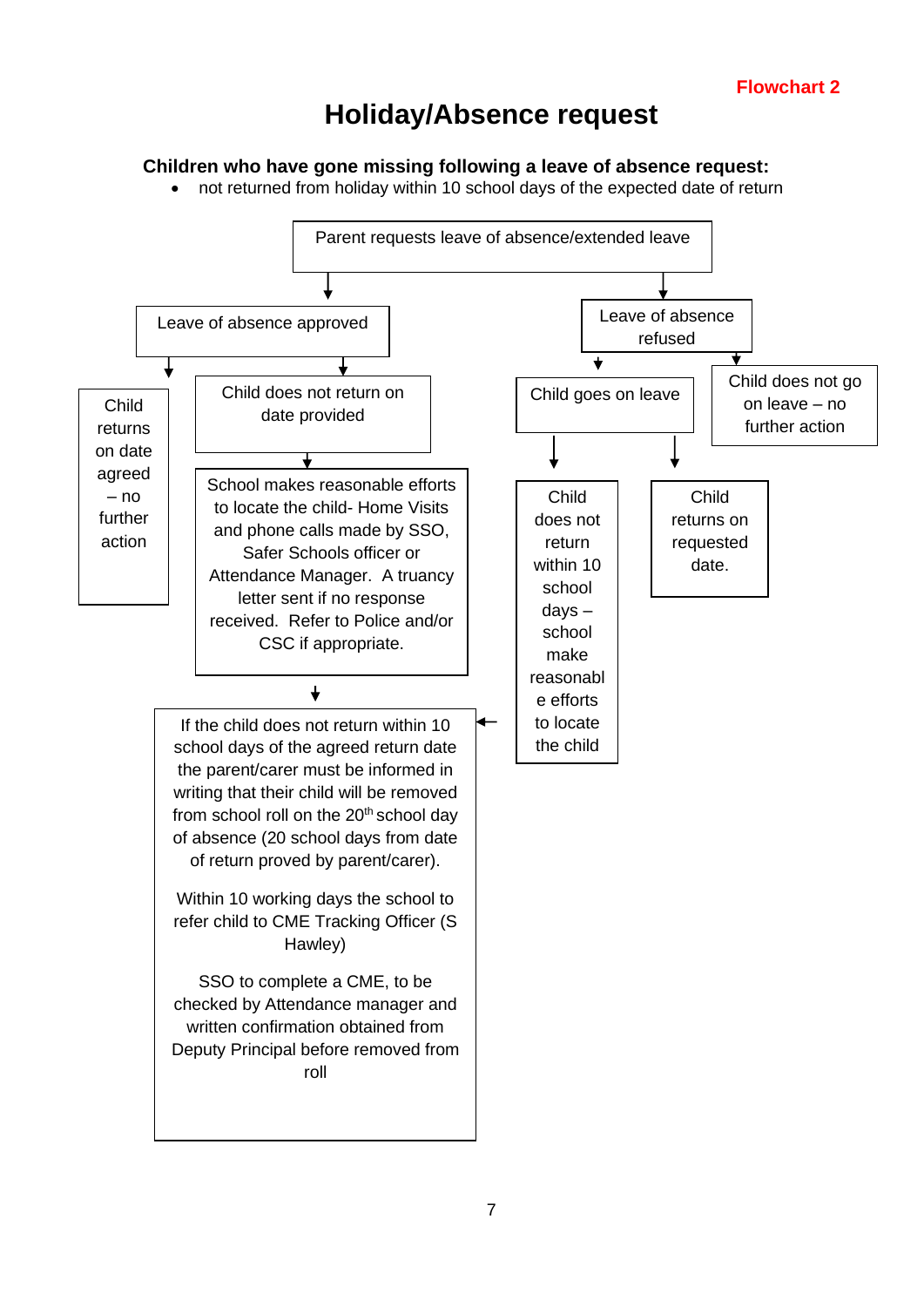### **Transition**

#### **Non-appearance at allocated school following a transition offer:**

**Note:** During a normal transition phase (e.g. Reception, Y2-Y3 for separate Infant/Junior Schools, Y6-Y7), a child becomes the responsibility of the new school when the child has been '**allocated'** a place. All schools need to adopt this principle to prevent children from 'falling through the net' and becoming missing/lost

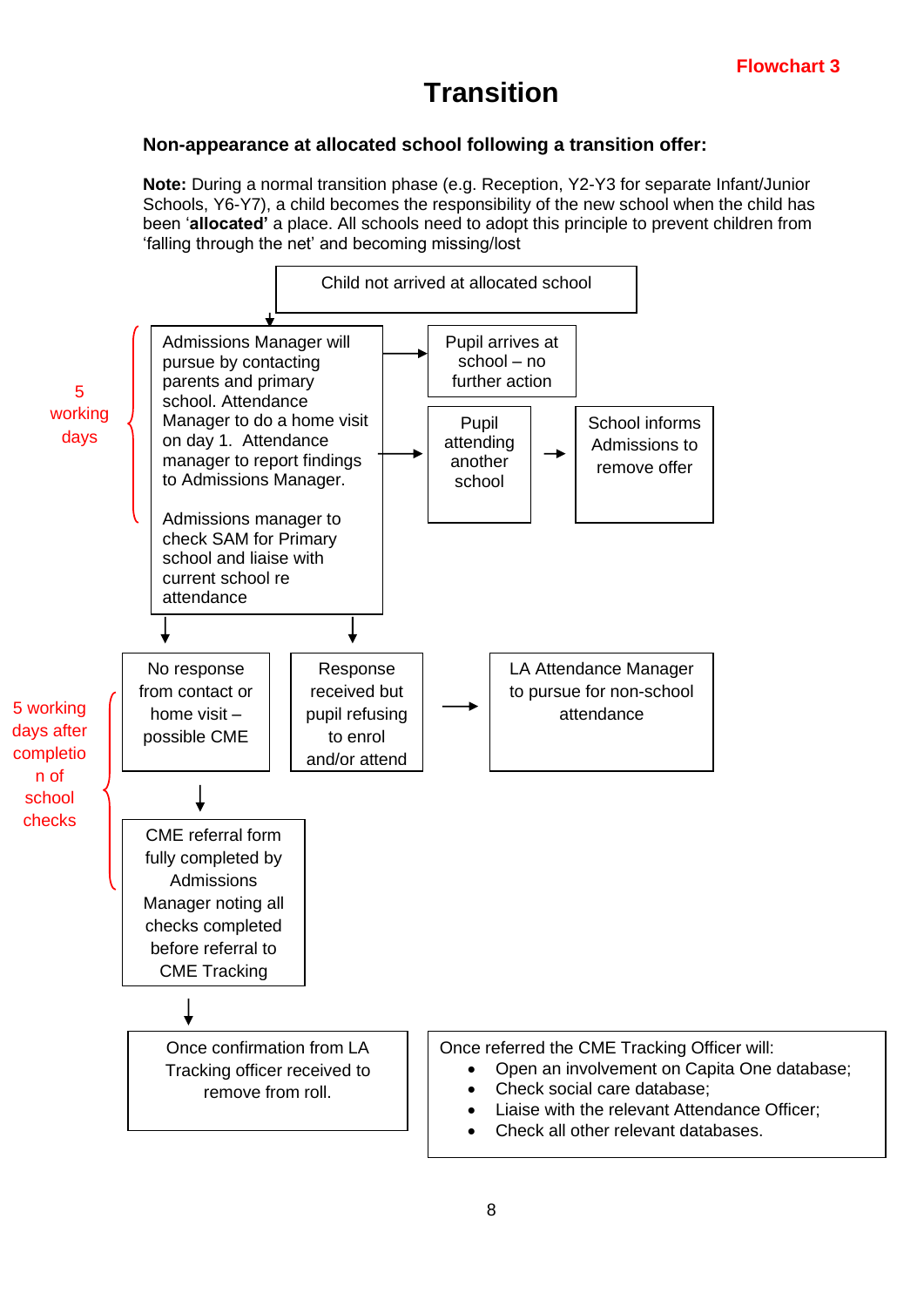### **Admissions**

#### **Non-appearance at allocated school following an In Year Offer:**

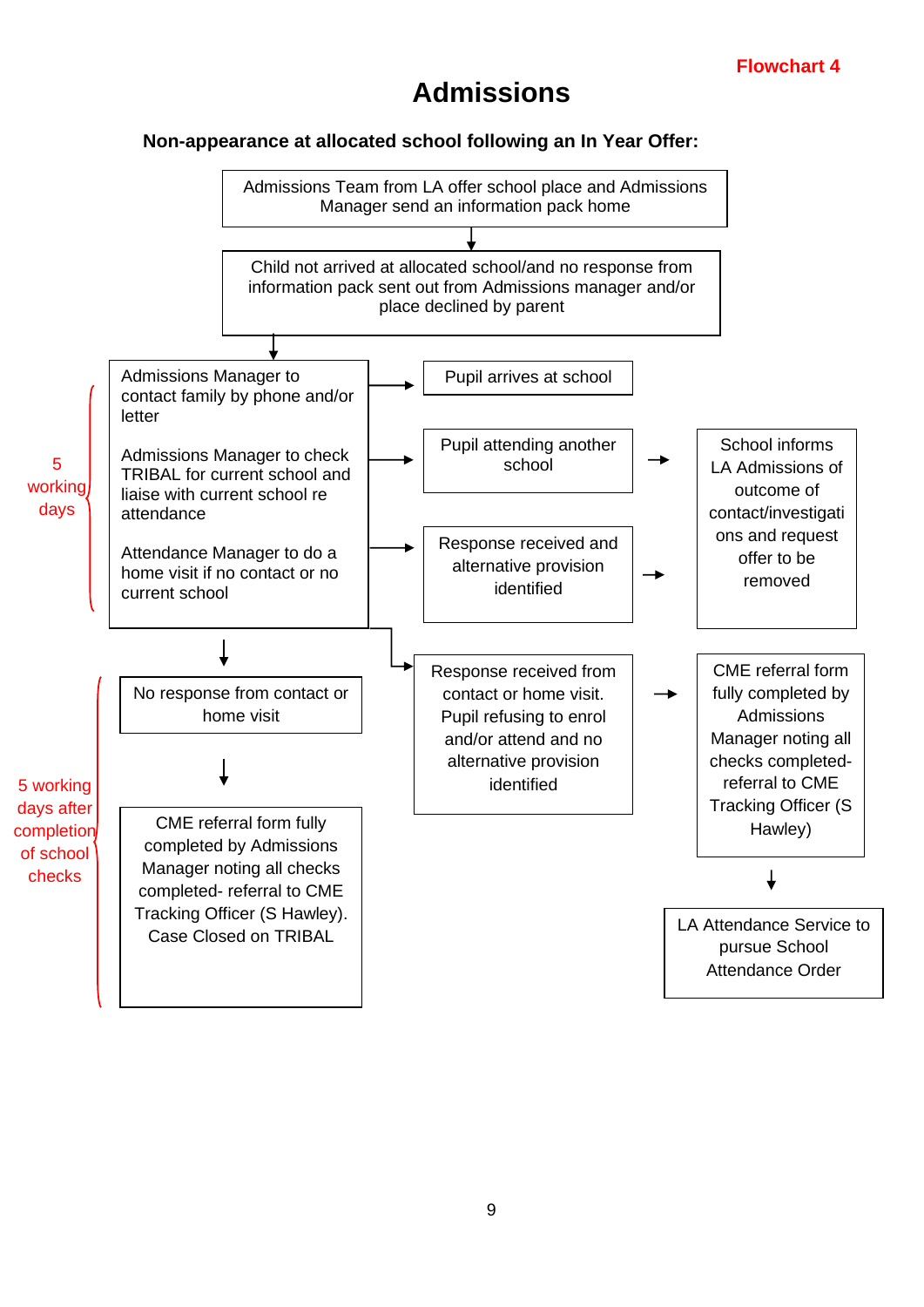

#### **CHILD MISSING EDUCATION (CME) Referral Form and Check List Completed by SSO**

| <b>Referrer's Name:</b> | <b>Signature:</b> |
|-------------------------|-------------------|
|                         | Date:             |

| <b>Child Details</b>                   |  |  |                          |        |            |        |
|----------------------------------------|--|--|--------------------------|--------|------------|--------|
| Full Name:                             |  |  | Date of Birth:           |        |            |        |
| Current/Last Known Address:            |  |  | UPN:                     |        |            |        |
|                                        |  |  | Date of Last Attendance: |        |            |        |
| Post code:                             |  |  |                          |        |            |        |
| Ethnicity:                             |  |  | Language:                |        |            |        |
| LAC Yes/No<br><b>CP Plan</b><br>Yes/No |  |  | <b>CIN</b>               | Yes/No | <b>CAF</b> | Yes/No |
| <u>.</u>                               |  |  |                          |        |            |        |

**Does the Child have a statement of Special Educational Need** Yes/No

#### **School Details**

# **Sibling Details** Full Name:  $\vert$  Date of Birth:  $\vert$  School: Full Name: Date of Birth: School: Full Name: Date of Birth: School:

| <b>Parent/Carer Details</b> |                           |
|-----------------------------|---------------------------|
| 1. Full Name:               | 2. Full Name:             |
|                             |                           |
| Relationship:               | Relationship:             |
|                             |                           |
| Current/Last known Address: | <b>Telephone Numbers:</b> |
| Post code:                  |                           |
|                             |                           |

| <b>Reasons for Referral</b>                                                             | <b>Yes</b> |
|-----------------------------------------------------------------------------------------|------------|
| Child/Pupil has not taken up offer.                                                     |            |
|                                                                                         |            |
| Child/Pupil is a no show (new academic year) he/she did not turn up for school on first |            |
| day.                                                                                    |            |
| Child/Pupil has not returned from half term break or holiday                            |            |
| Child/Pupil has stopped attending mid-term with no reason - No contact has been made    |            |
| by parents                                                                              |            |
| Other, please provide information:                                                      |            |
|                                                                                         |            |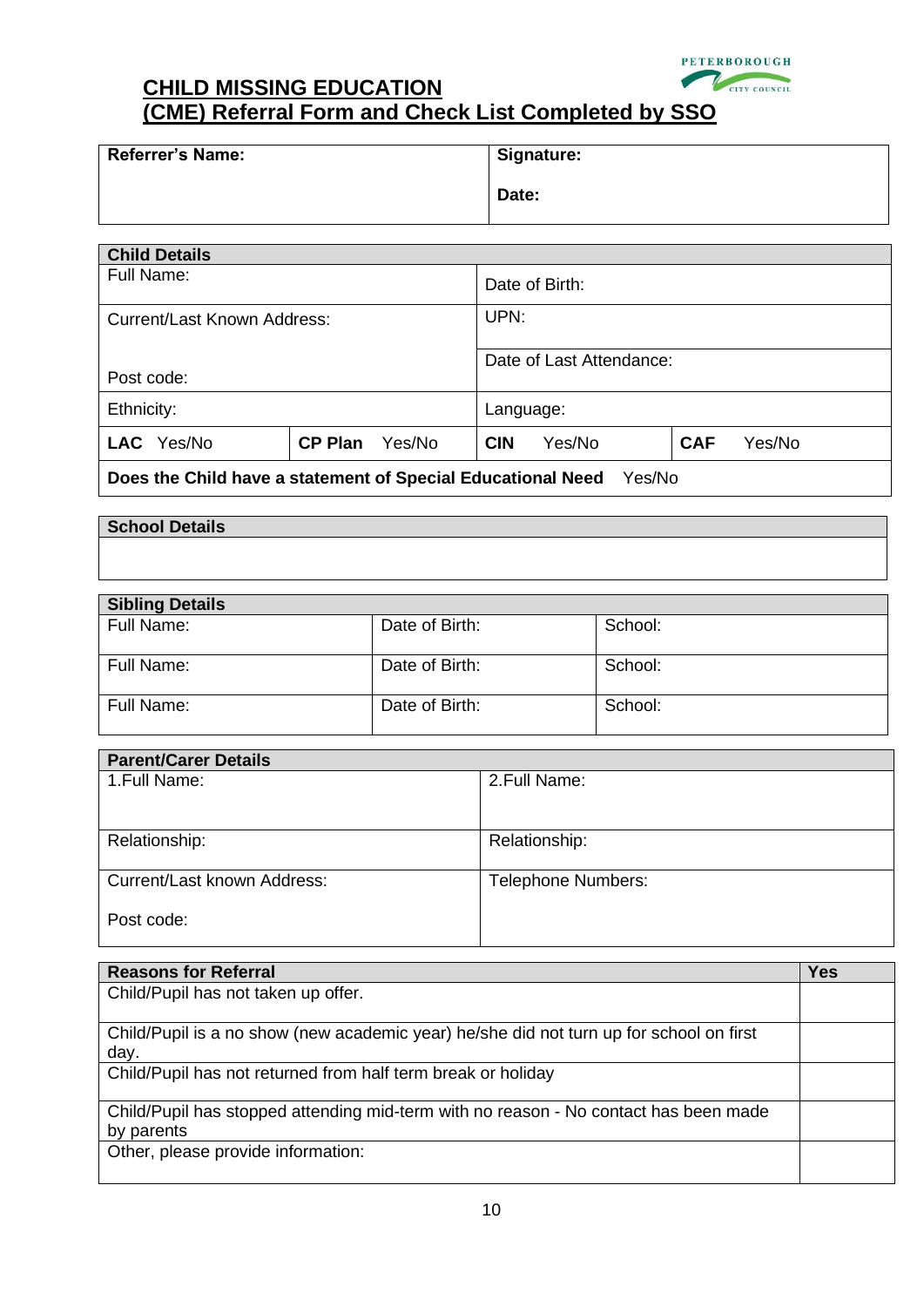#### **School/Education Provider Checklist\***

**In all cases the actions in Section 1 must be completed where relevant, prior to referral to Child Missing in Education Officer (CMEO).**

#### **SECTION 1**

| Absence Days 1 - 10                                                |                           |                |                                |  |  |
|--------------------------------------------------------------------|---------------------------|----------------|--------------------------------|--|--|
|                                                                    | Date of<br><b>Contact</b> | <b>Outcome</b> | Name and<br><b>Designation</b> |  |  |
| 1st day contact                                                    |                           |                |                                |  |  |
| Have contacted all emergency<br>contacts                           |                           |                |                                |  |  |
| Informed CSC (CP/LAC) where<br>relevant                            |                           |                |                                |  |  |
| Enquiries of wider school<br>community e.g. staff, pupils, friends |                           |                |                                |  |  |
| Check pupil records                                                |                           |                |                                |  |  |
| Confirmed pupil is not attending<br>current school shown on SAM    |                           |                |                                |  |  |
| Checked with siblings' schools                                     |                           |                |                                |  |  |
| Visit to last known address by<br>PCSO or School                   |                           |                |                                |  |  |
| Enquiries to neighbours                                            |                           |                |                                |  |  |
| Written to parent informing of<br>referral as CME                  |                           |                |                                |  |  |
| Leaving City Form completed and<br>attached if relevant            |                           |                |                                |  |  |

#### **SECTION 2**

| <b>Absence Days 10</b>                                                         |                           |                |                                |  |  |  |
|--------------------------------------------------------------------------------|---------------------------|----------------|--------------------------------|--|--|--|
|                                                                                | Date of<br><b>Contact</b> | <b>Outcome</b> | Name and<br><b>Designation</b> |  |  |  |
| Letter notifying of removal from roll<br>if no further contact (20 day letter) |                           |                |                                |  |  |  |
| Send completed CME form to<br>AO/CMEO                                          |                           |                |                                |  |  |  |

| <b>CTF Uploaded</b>   |      |                           |                       |
|-----------------------|------|---------------------------|-----------------------|
| CTF uploaded onto S2S | Date | Destination = Independent | Destination = Unknown |
| Website               |      | School/Scotland           | Code: XXXXXXXX        |
|                       |      | Code: MMMMMMM             |                       |

\*After all enquiries by the school **and** the LA have been exhausted; removal from the school roll **MUST** be discussed and agreed with the allocated LA Attendance Officer/CME Officer. Removal from roll should comply with the Education (Pupil Registration) (England) Regulations 2006.

\*Pupil records **MUST** be retained by the last registered school until requested by a new education provision and archived until the pupil's  $25<sup>th</sup>$  birthday.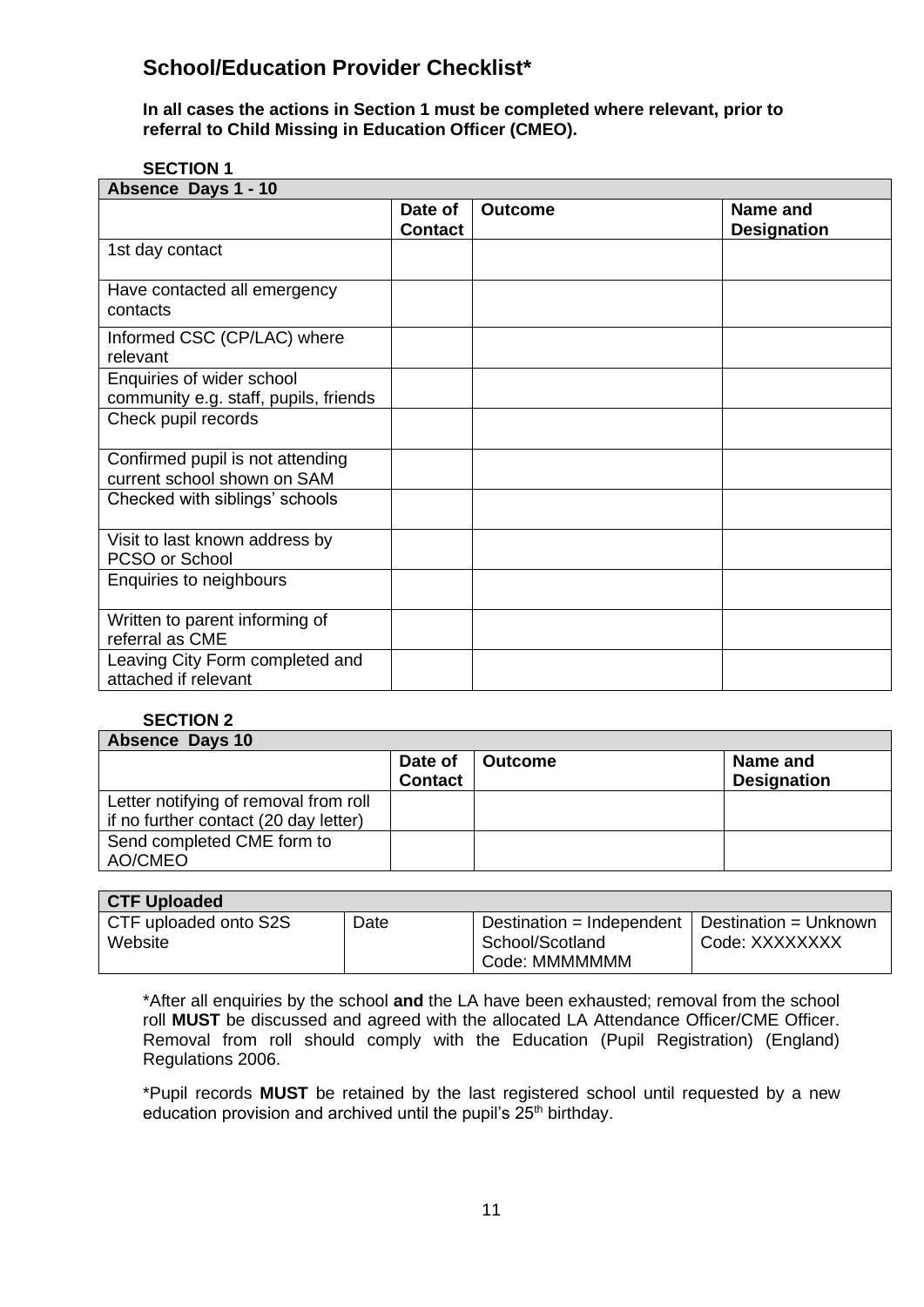# **Leaving City Form**

#### **PLEASE COMPLETE THIS FORM IF YOU ARE RELOCATING TO ANOTHER CITY, EMIGRATING FROM THE UK, TRAVELLING WITHIN THE UK OR RETURNING TO YOUR HOME COUNTRY. PERSONAL DETAILS:**

Parent/Carer's Full Names:

Child/rens Full Name(s) and dates of birth:

Current home address:

Post Code:

Contact Numbers/Email:

Last date of attendance at current school:

#### **NEW DETAILS:**

New Address:

Country:

New School details:

Contact Numbers/Email (if different):

#### **TRAVEL DETAILS (Traveller families only):**

Expected date of return\*:

\*Should the child/ren not return on the agreed date and no contact is made by the family your child may be removed from roll without prior warning.

#### **TRAVEL DETAILS (for those leaving the UK\*\*):**

Date of flight/leaving UK: Departure Airport/Port: Flight Number/Ferry Ref Number: Arrival Airport/Port: \*\***PLEASE PROVIDE EVIDENCE OF TRAVEL ARRANGEMENTS**

I declare that I have parental responsibility for the children named above and that the information is correct. I understand that my child will be deregistered from the school at the end of the last day of agreed attendance (unless I declare as a traveller a date of expected return). I understand that if I am leaving the city and then return to the Peterborough Local Authority area I will have to reapply for a school place.

Name of person signing:

Date………………………

Signature……………………………………………………………….……….



which handle public funds. Further information relating to your rights under the Data **Peterborough City Council is registered under the Data Protection Act for the purposes of processing personal data in the performance of its legitimate business. Any information held by the council will be processed in compliance with the eight form to prevent and detect fraud. We may also be obliged by law to share this information with other organisations Protection Act can be sent to you on request.**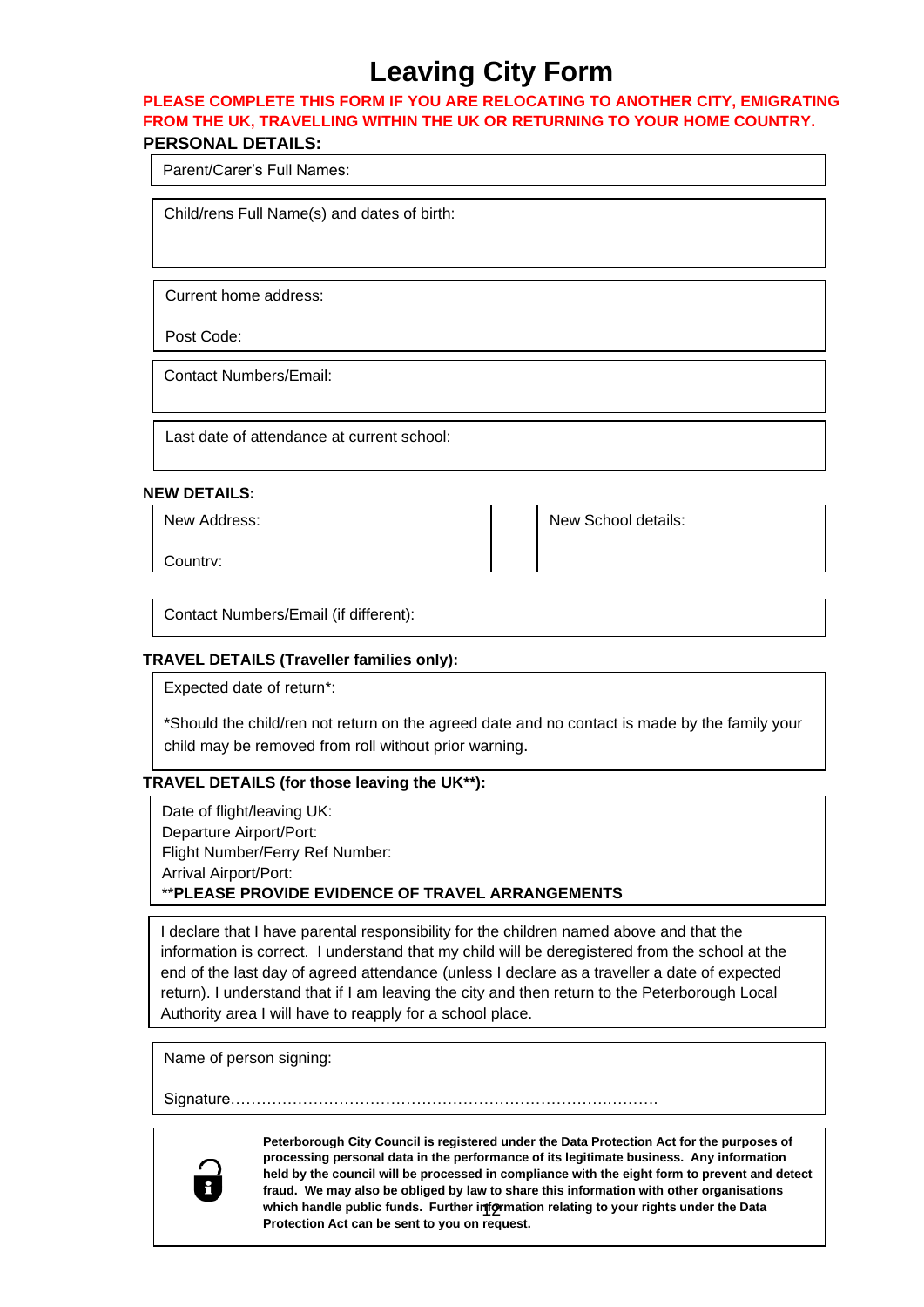*(Parent's name and last known address)*

*Date*

Dear *(Parent Name)*

#### Reference: *Child(ren's) Name(s) and date(s) of birth*

I am writing to inform you that (name) will be deleted from our Admissions register under Section 8.-(1) (h), (i), (ii), (iii) of the Education (Pupil Registration) (England) Regulations 2006 should they fail to return to school by the time that registration ends on *(20 school days from the date of this letter*).

The school is permitted to take this action if your child(ren) have not returned by the date specified because the following applies under Section 8 (h) - that he/she/they will have been continuously absent from school for a period of not less than 20 school days and

(i) at no time was the absence during that period authorised by the proprietor in accordance with regulation 6 (2);

(ii) the proprietor does not have reasonable grounds to believe that the pupil(s) is/are unable to attend the school by reason of sickness, or any unavoidable cause;

(iii) both the proprietor of the school and the local authority have failed after reasonable enquiry, to ascertain where the pupil(s) is/are.

In line with our safeguarding procedures, all details will be sent to the Children Missing Education Tracking Officer at Peterborough City Council for further investigation.

Should you return to Peterborough you will need to make a formal application to Peterborough City Council, School Admissions for another school place for <child's name>.

If you disagree with the above action or wish to discuss, please do not hesitate to contact us as a matter of urgency.

Yours sincerely

Headteacher Copy to: Attendance Officer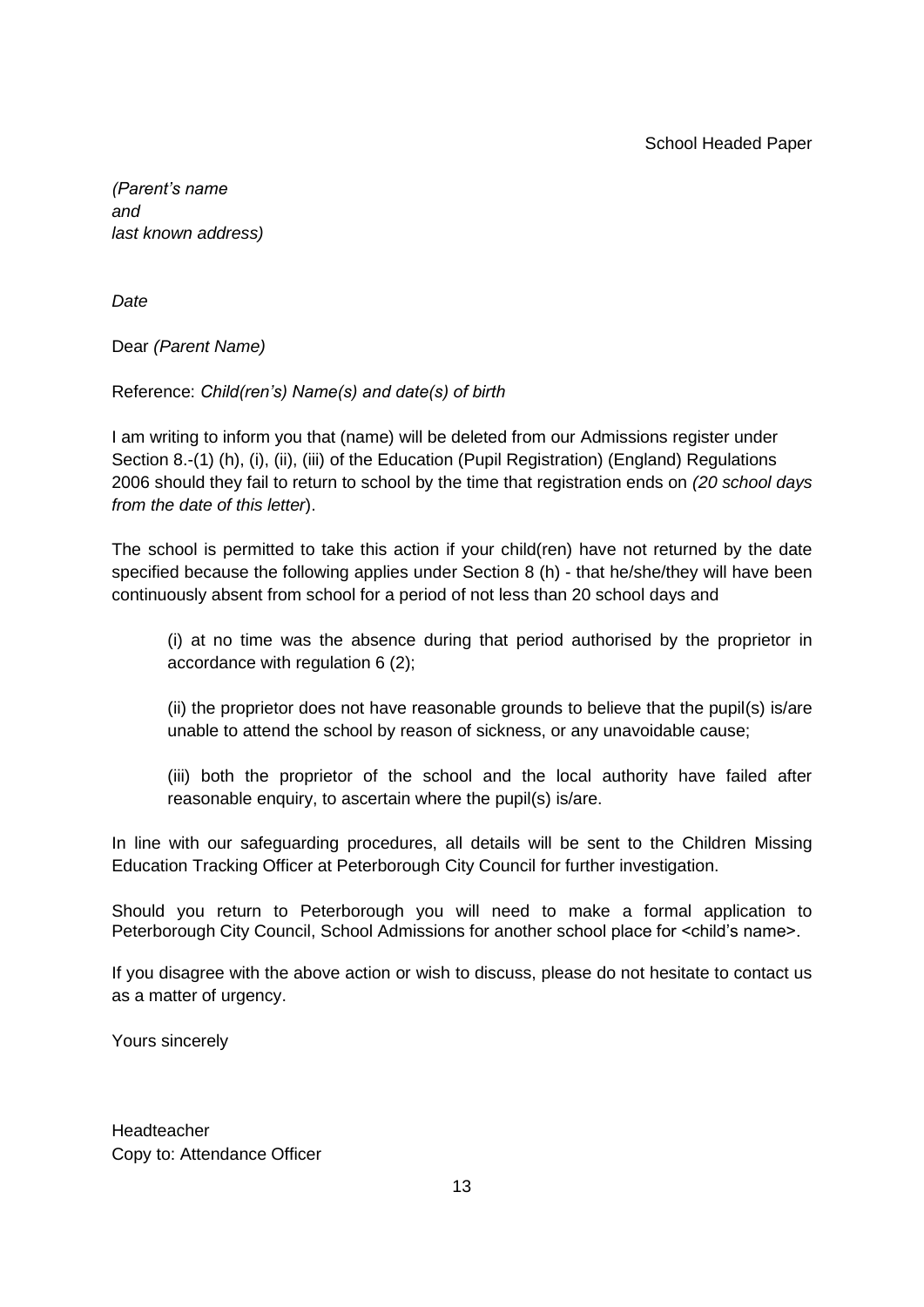# **School Numbers and movement of pupils**

Our Admission Manager will update the LA admissions team on a weekly basis with the following information

| <b>School: Queen Katharine Academy</b> |                                     |                  |  |  |  |  |
|----------------------------------------|-------------------------------------|------------------|--|--|--|--|
| Date:                                  |                                     |                  |  |  |  |  |
| Year<br>Group                          | <b>Current Number in Year Group</b> | <b>PAN</b>       |  |  |  |  |
| Year 7                                 |                                     | 300              |  |  |  |  |
| Year <sub>8</sub>                      |                                     | 270              |  |  |  |  |
| Year 9                                 |                                     | 270              |  |  |  |  |
| Year 10                                |                                     | 270              |  |  |  |  |
| Year 11                                |                                     | 270              |  |  |  |  |
| Year 12                                |                                     | As agreed by LSC |  |  |  |  |
| Year 13/14                             |                                     | As agreed by LSC |  |  |  |  |

#### **School numbers per year group**

#### *( ) = Dual Reg, students*

#### **New starters**

| School: Queen Katharine Academy |  |            |                |                                 |                   |  |  |
|---------------------------------|--|------------|----------------|---------------------------------|-------------------|--|--|
| Date:                           |  |            |                |                                 |                   |  |  |
| <b>Name</b>                     |  | <b>DOB</b> | <b>Address</b> | <b>Contact</b><br><b>Number</b> | <b>Start date</b> |  |  |
|                                 |  |            |                |                                 |                   |  |  |
|                                 |  |            |                |                                 |                   |  |  |
|                                 |  |            |                |                                 |                   |  |  |
|                                 |  |            |                |                                 |                   |  |  |
|                                 |  |            |                |                                 |                   |  |  |
|                                 |  |            |                |                                 |                   |  |  |
|                                 |  |            |                |                                 |                   |  |  |
|                                 |  |            |                |                                 |                   |  |  |

#### **Leavers**

| School: Queen Katharine Academy |      |                                 |                    |  |  |  |
|---------------------------------|------|---------------------------------|--------------------|--|--|--|
| Date:                           |      |                                 |                    |  |  |  |
| <b>Name</b>                     | Year | <b>Contact</b><br><b>Number</b> | <b>Destination</b> |  |  |  |
|                                 |      |                                 |                    |  |  |  |
|                                 |      |                                 |                    |  |  |  |
|                                 |      |                                 |                    |  |  |  |
|                                 |      |                                 |                    |  |  |  |
|                                 |      |                                 |                    |  |  |  |
|                                 |      |                                 |                    |  |  |  |